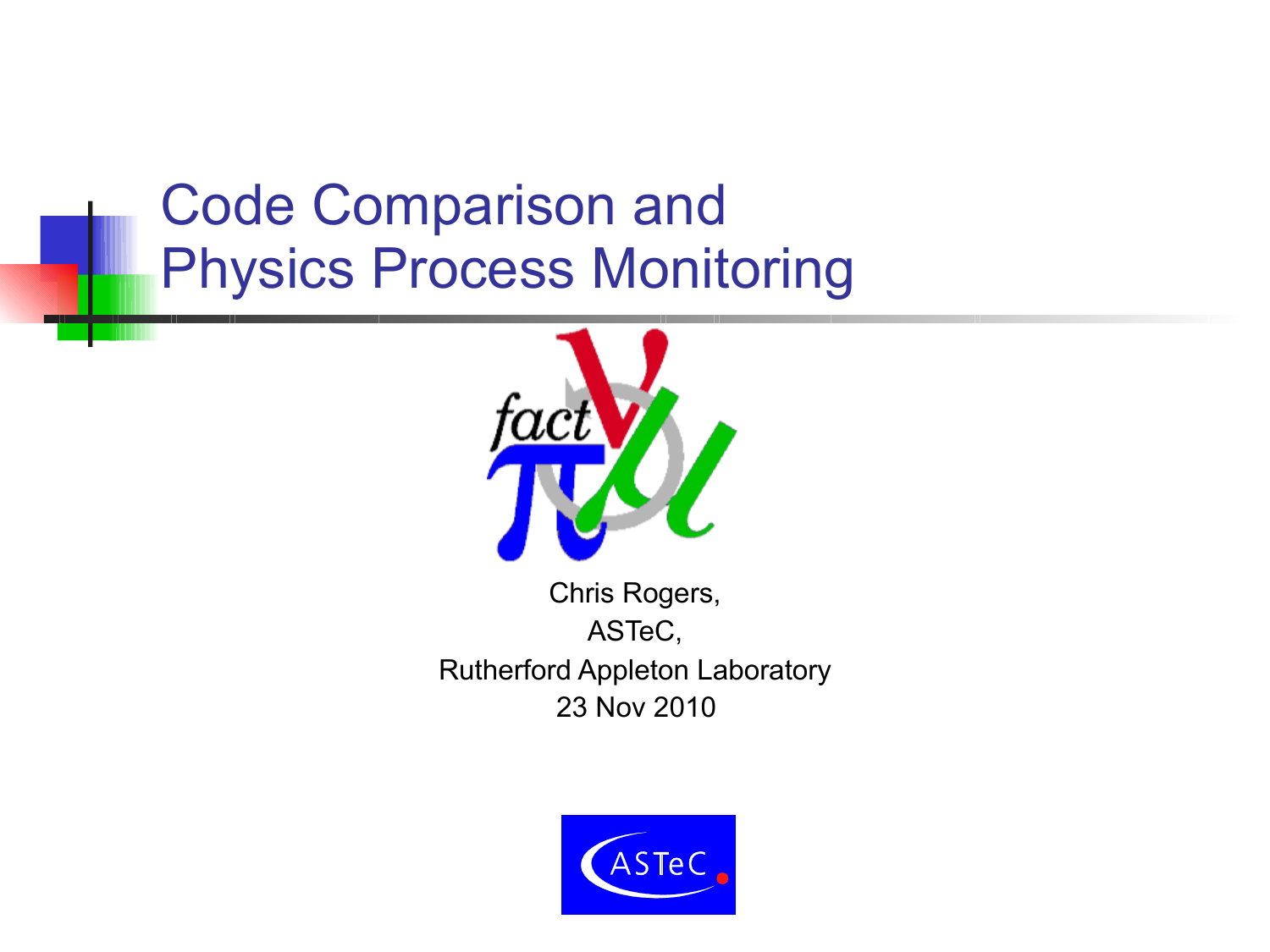#### **Overview**



- For paper studies we are very dependent on Monte Carlo codes
- It is good to check that those codes do what we think
- Things we need to test:
	- Stepping through fields
	- Physics process model for passage through material
- $\blacksquare$  Two approaches to testing
	- Run through lattice and check for agreement between different codes and versions
	- Test element-by-element and look for agreement between different codes and versions
		- Also check with experiment or analytical models
		- **Quite lattice-independent**
- Automated and code-independent
	- Want to test ICOOL and G4Beamline (and G4MICE)
	- Want to test for each new revision
- Also compare different build environments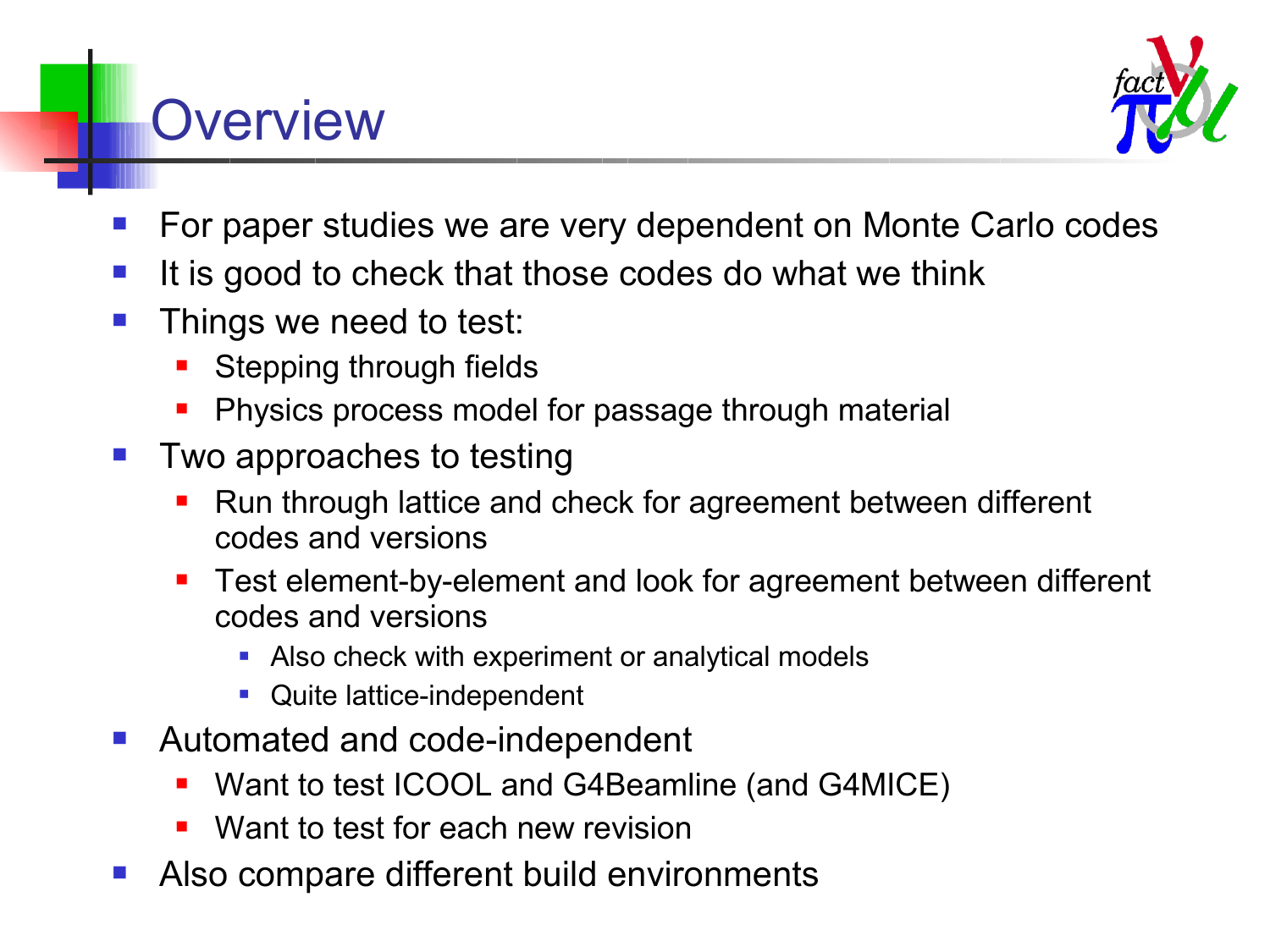#### Geometries tested



- Look at a wide variety of materials and particles
	- Use a cylindrical block of material with some thickness
	- Fire ensemble of particles of some type with some nominal momentum on-axis
	- Concentrate on mu+ in Lithium Hydride and liquid Hydrogen
	- But consider all relevant charged particles and all relevant materials
		- **No neutrals**
	- **Look at what happens to a monochromatic pencil beam**
- Look at all ICOOL versions 3.10 (beginning 2008) to 3.26
	- ICOOL 3.20 is my reference version
	- Built with gcc version 4.3.4 (GCC)
	- Test on 32 bit build vs 64 bit build
- For all simulations I use
	- ldecay=.true. ldedx=.true. lstrag=.true. lscatter=.true.
	- delev=2 straglev=5 scatlev=6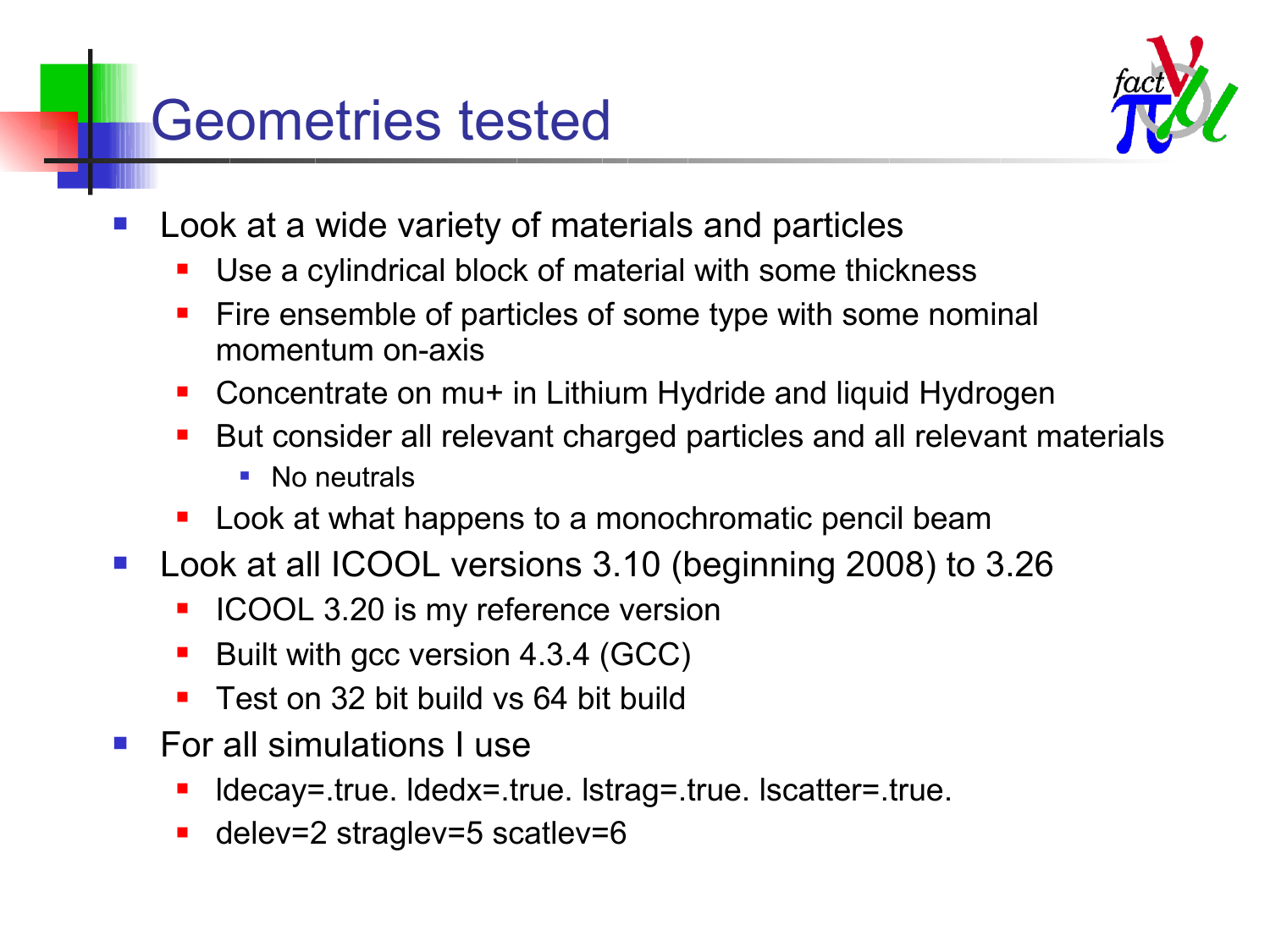# Test algorithm



- Test pass or fail determined by Kolmogorov-Smirnov test
	- Check distance between cumulative density plot
	- Compare with theoretical distribution
	- **Determine probability that two plots are different**
	- Note I make the test on binned data
- Look at both px distribution and energy distribution
	- Energy distribution is most sensitive test
- Nb apologise some labels overlap the plots
	- Built in an automatic way



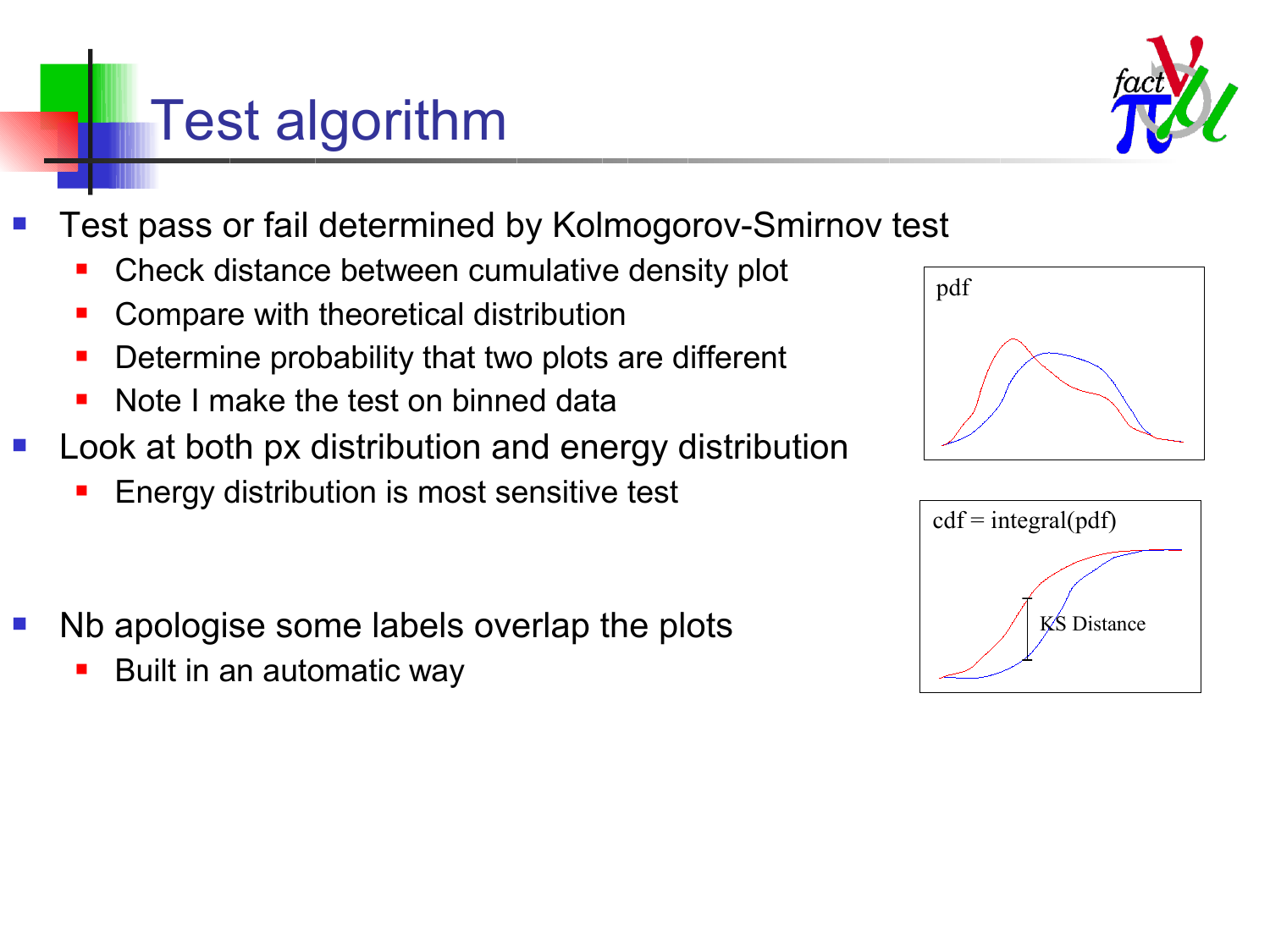







10.0 mm LITHIUM\_HYDRIDE with 10000 1500.0 MeV/c proton 100.0 mm steps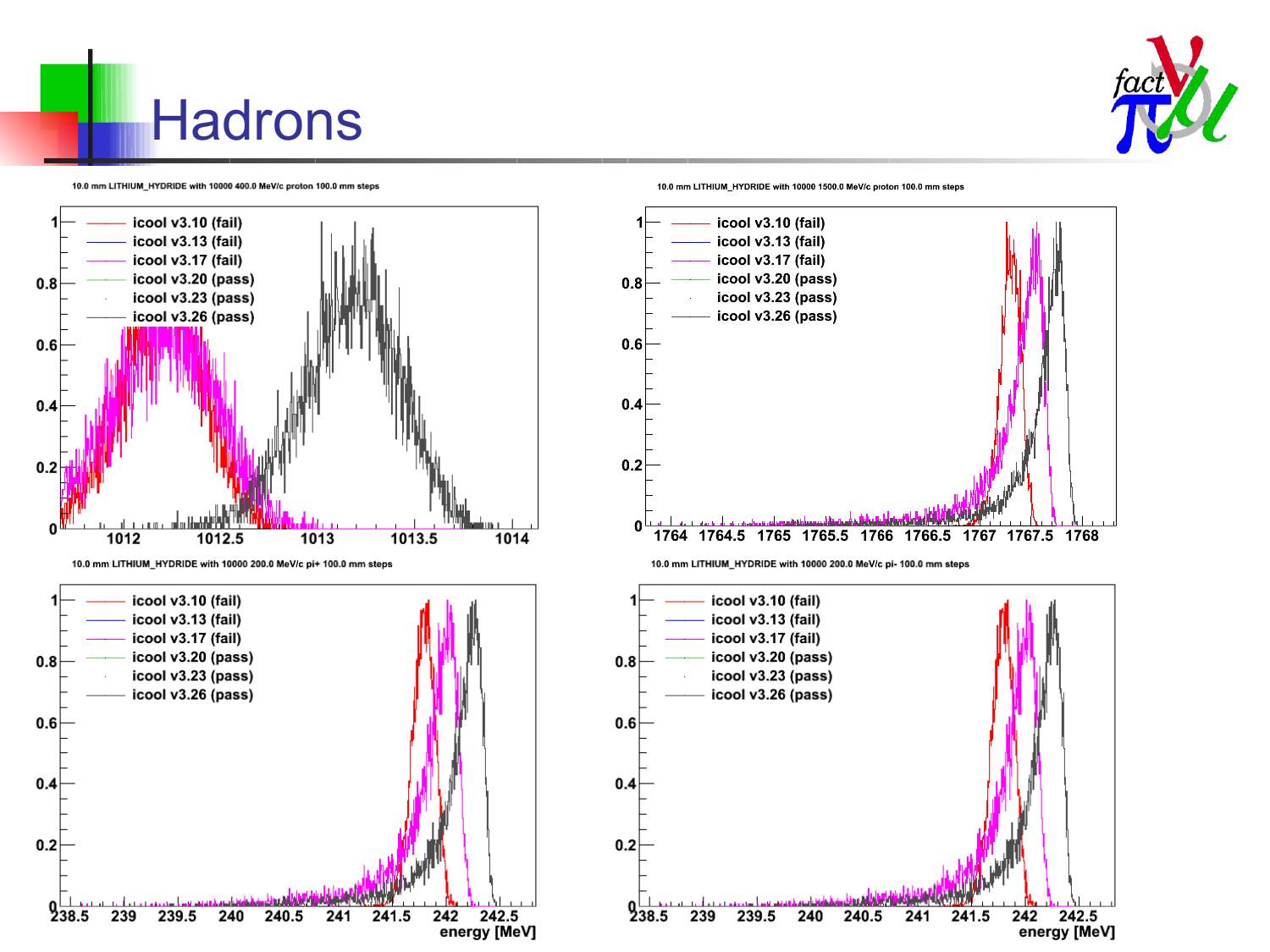

## **Electrons**

1.0 mm LITHIUM HYDRIDE with 10000 10.0 MeV/c e- 0.1 mm steps



1.0 mm LITHIUM\_HYDRIDE with 10000 10.0 MeV/c e- 0.1 mm steps



1.0 mm LITHIUM HYDRIDE with 10000 200.0 MeV/c e- 0.1 mm steps



1.0 mm LITHIUM\_HYDRIDE with 10000 200.0 MeV/c e- 0.1 mm steps

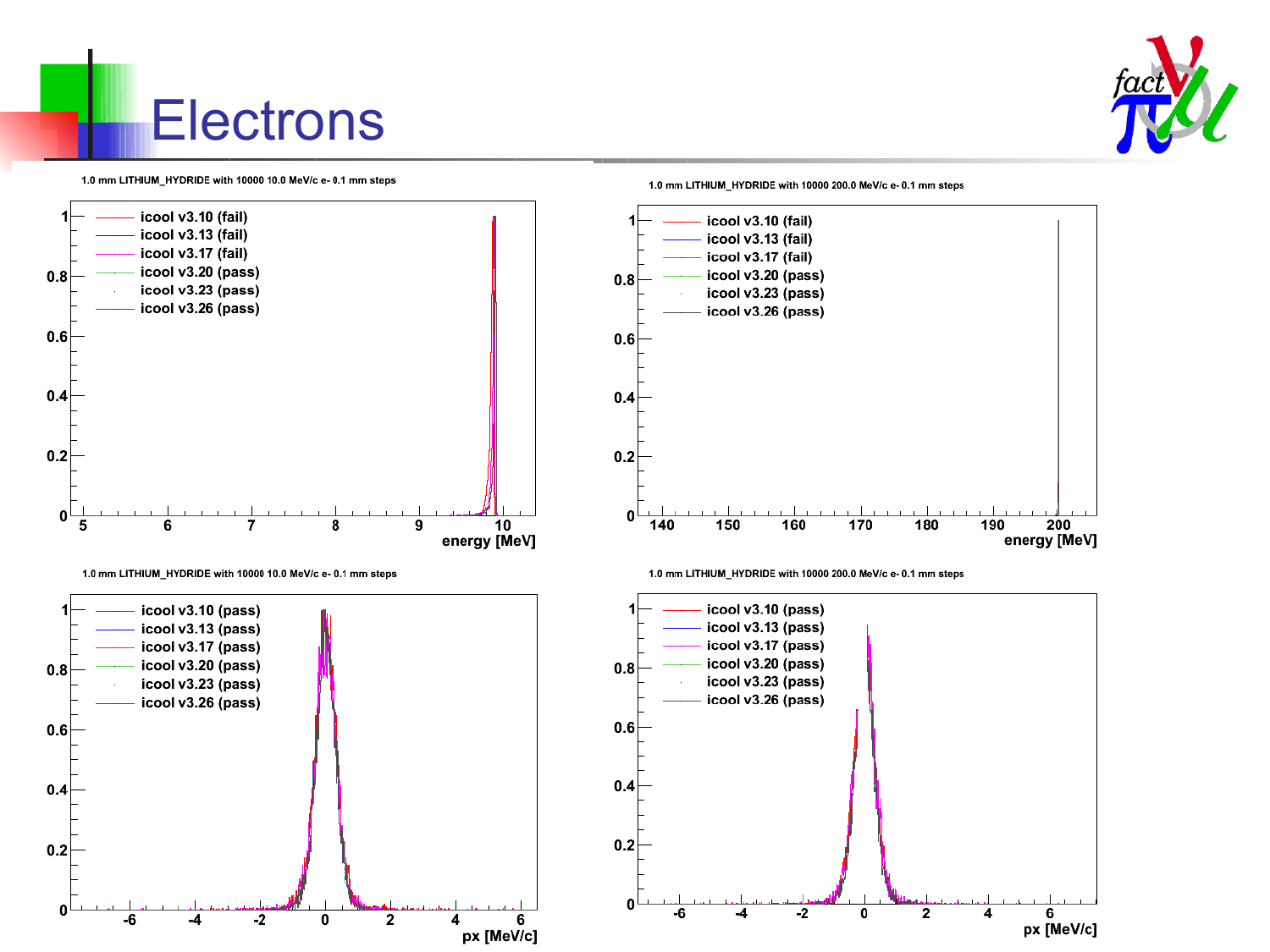## Muons in windows, etc



5.0 mm Cu with 10000 200.0 MeV/c mu+ 1.0 mm steps



0.5 mm AI with 10000 200.0 MeV/c mu+ 0.1 mm steps



energy [MeV]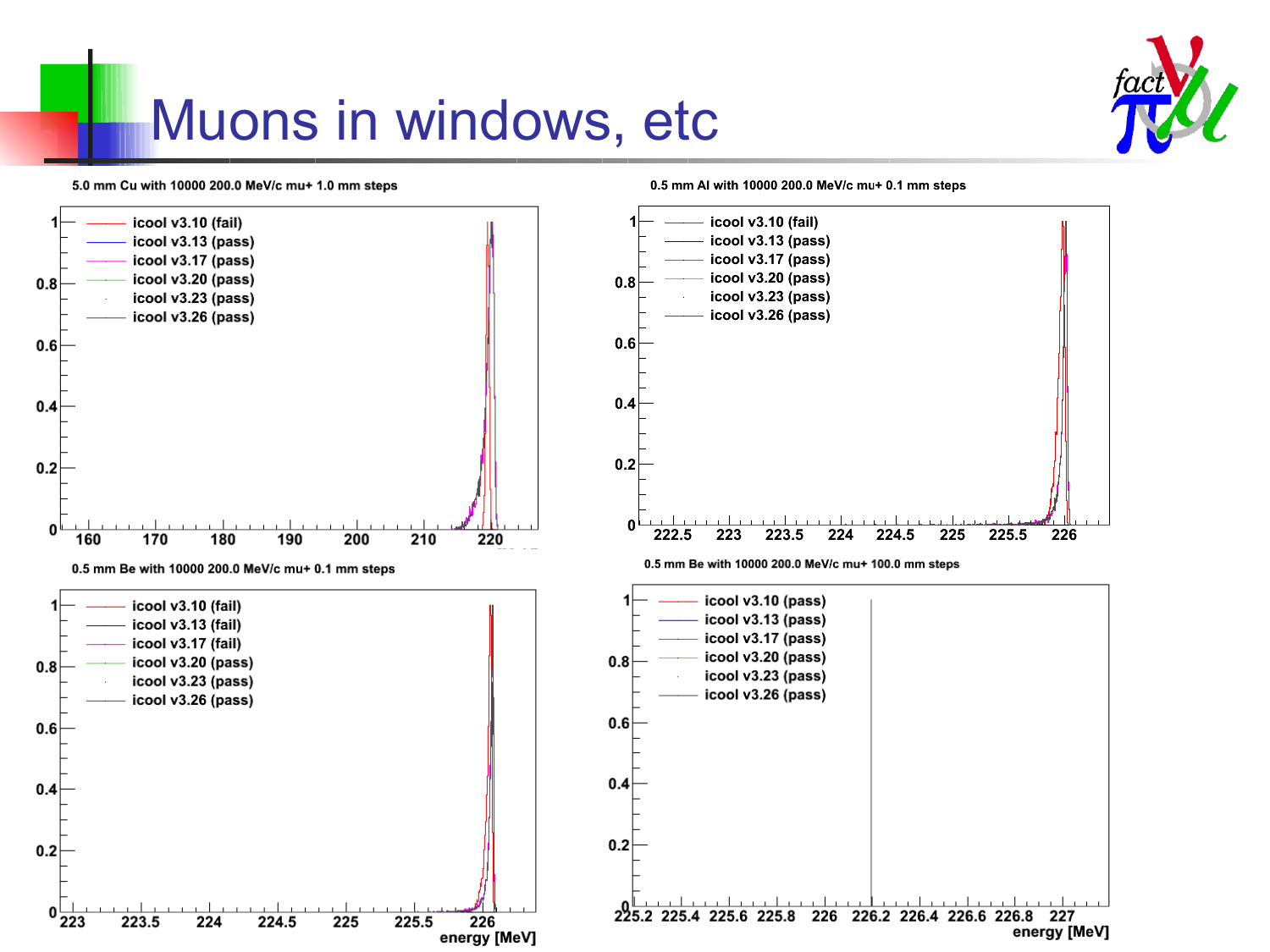# Muons in liquid Hydrogen



350.0 mm IH2 with 10000 100.0 MeV/c mu+ 100.0 mm steps



350.0 mm IH2 with 10000 400.0 MeV/c mu+ 100.0 mm steps



350.0 mm IH2 with 100000 200.0 MeV/c mu+ 100.0 mm steps



350.0 mm IH2 with 100000 200.0 MeV/c mu+ 100.0 mm steps

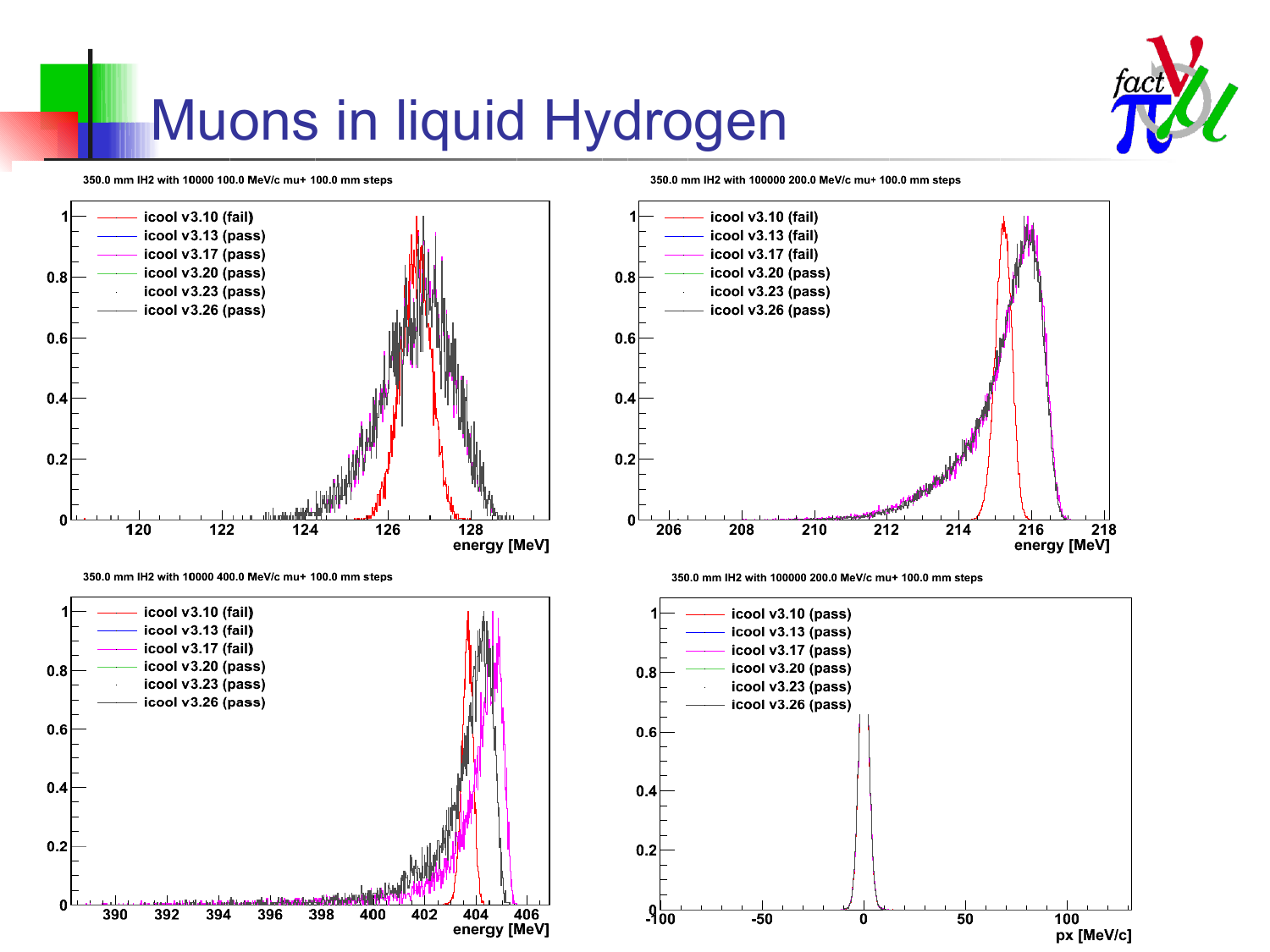## Muons in LiH (step size)



10.0 mm LITHIUM HYDRIDE with 10000 200.0 MeV/c mu+ 1.0 mm steps



10.0 mm LITHIUM\_HYDRIDE with 10000 200.0 MeV/c mu+ 1.0 mm steps



10.0 mm LITHIUM HYDRIDE with 100000 200.0 MeV/c mu+ 100.0 mm steps



10.0 mm LITHIUM\_HYDRIDE with 100000 200.0 MeV/c mu+ 100.0 mm steps

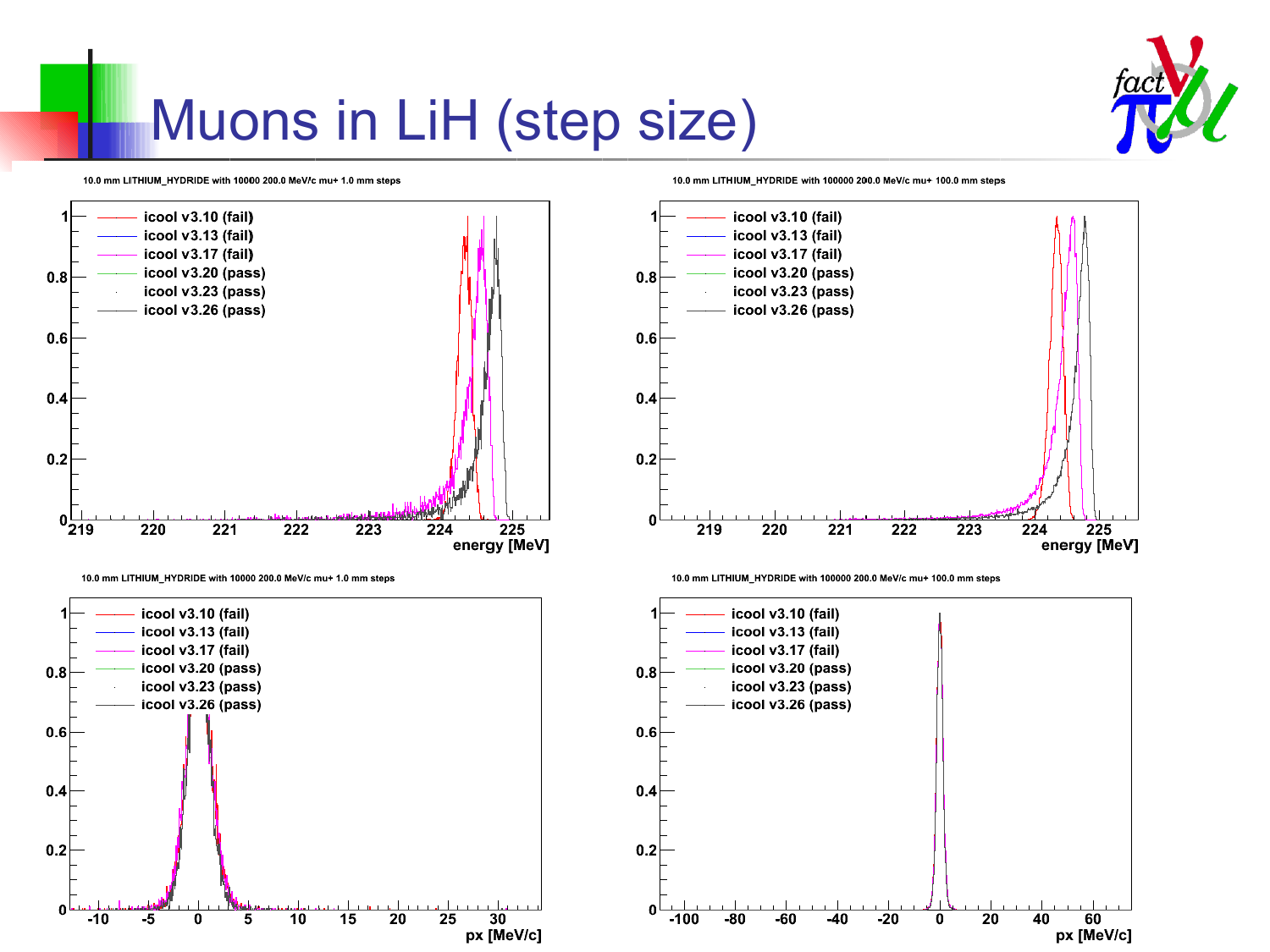

## Muons in LiH (mu- vs mu+)

10.0 mm LITHIUM HYDRIDE with 10000 200.0 MeV/c mu- 100.0 mm steps



10.0 mm LITHIUM\_HYDRIDE with 10000 200.0 MeV/c mu- 100.0 mm steps



10.0 mm LITHIUM\_HYDRIDE with 100000 200.0 MeV/c mu+ 100.0 mm steps



10.0 mm LITHIUM\_HYDRIDE with 100000 200.0 MeV/c mu+ 100.0 mm steps

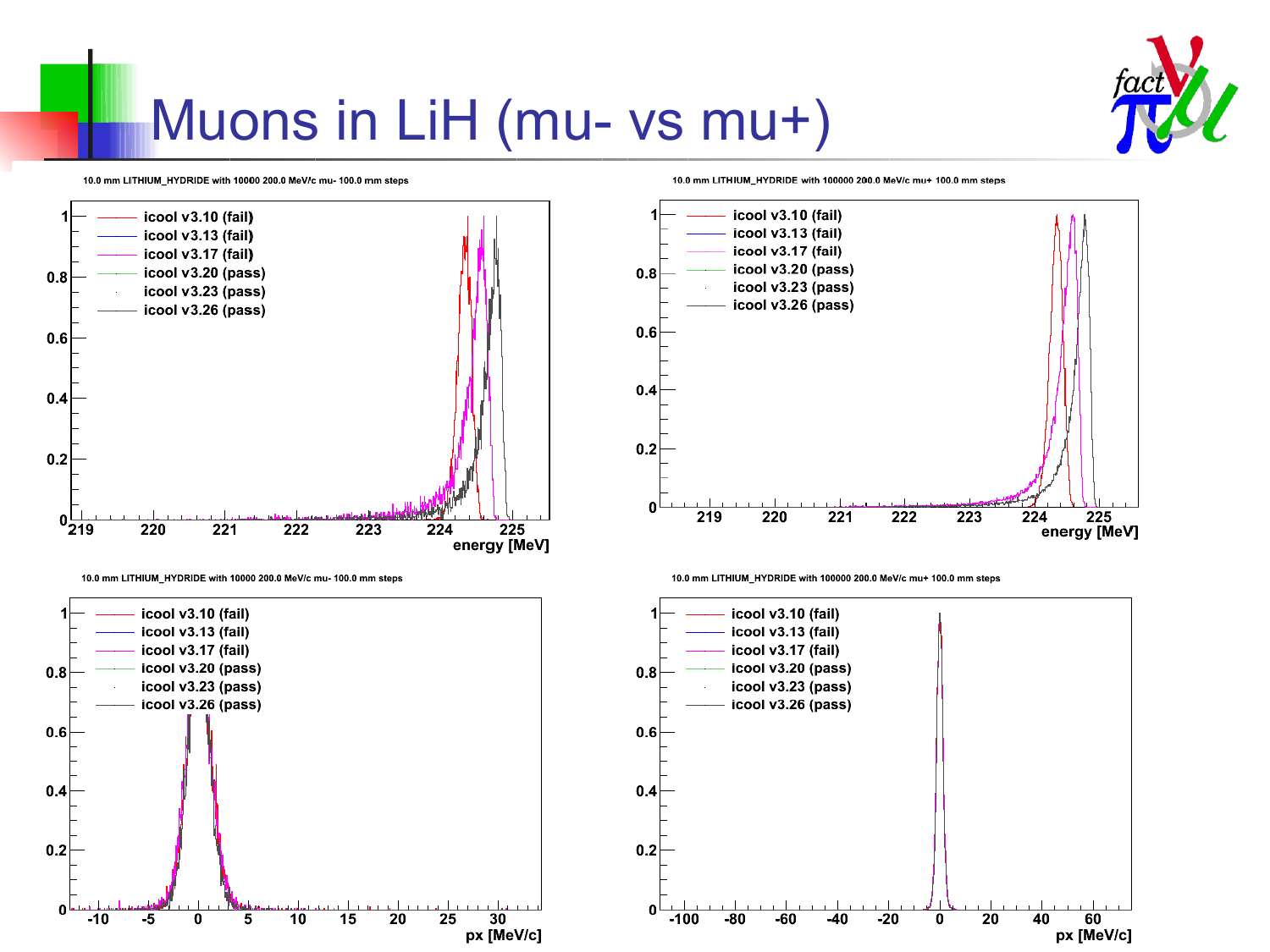

# Muons in LiH (momentum)

10.0 mm LITHIUM HYDRIDE with 10000 100.0 MeV/c mu+ 100.0 mm steps



10.0 mm LITHIUM\_HYDRIDE with 10000 100.0 MeV/c mu+ 100.0 mm steps



10.0 mm LITHIUM\_HYDRIDE with 10000 400.0 MeV/c mu+ 100.0 mm steps



10.0 mm LITHIUM\_HYDRIDE with 10000 400.0 MeV/c mu+ 100.0 mm steps

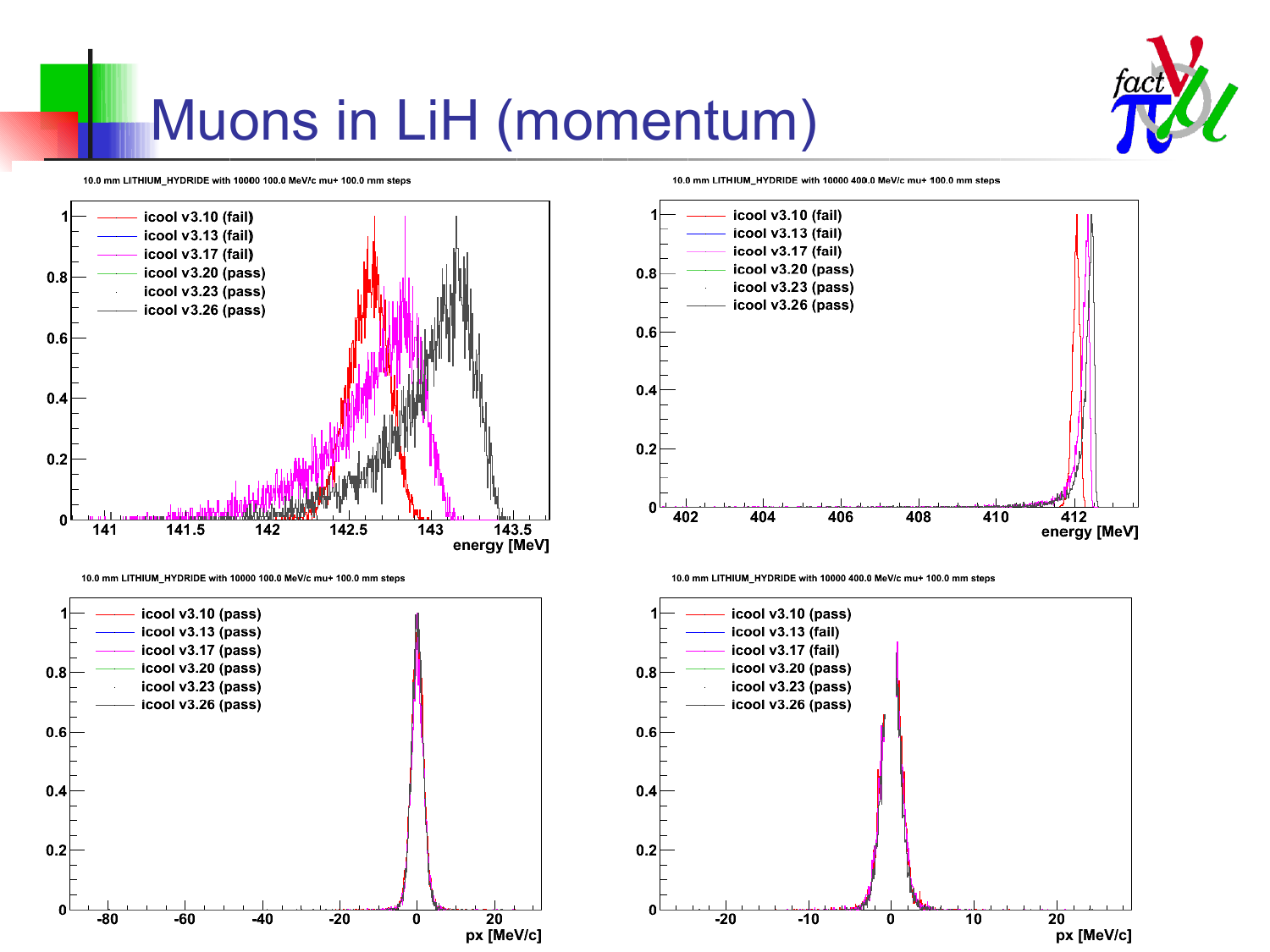

# Muons in LiH (64 bit vs 32 bit)

10.0 mm LITHIUM HYDRIDE with 100000 200.0 MeV/c mu+ 100.0 mm steps



10.0 mm LITHIUM\_HYDRIDE with 100000 200.0 MeV/c mu+ 100.0 mm steps



10.0 mm LITHIUM\_HYDRIDE with 10000 200.0 MeV/c mu+ 1.0 mm steps



10.0 mm LITHIUM\_HYDRIDE with 10000 200.0 MeV/c mu+ 1.0 mm steps

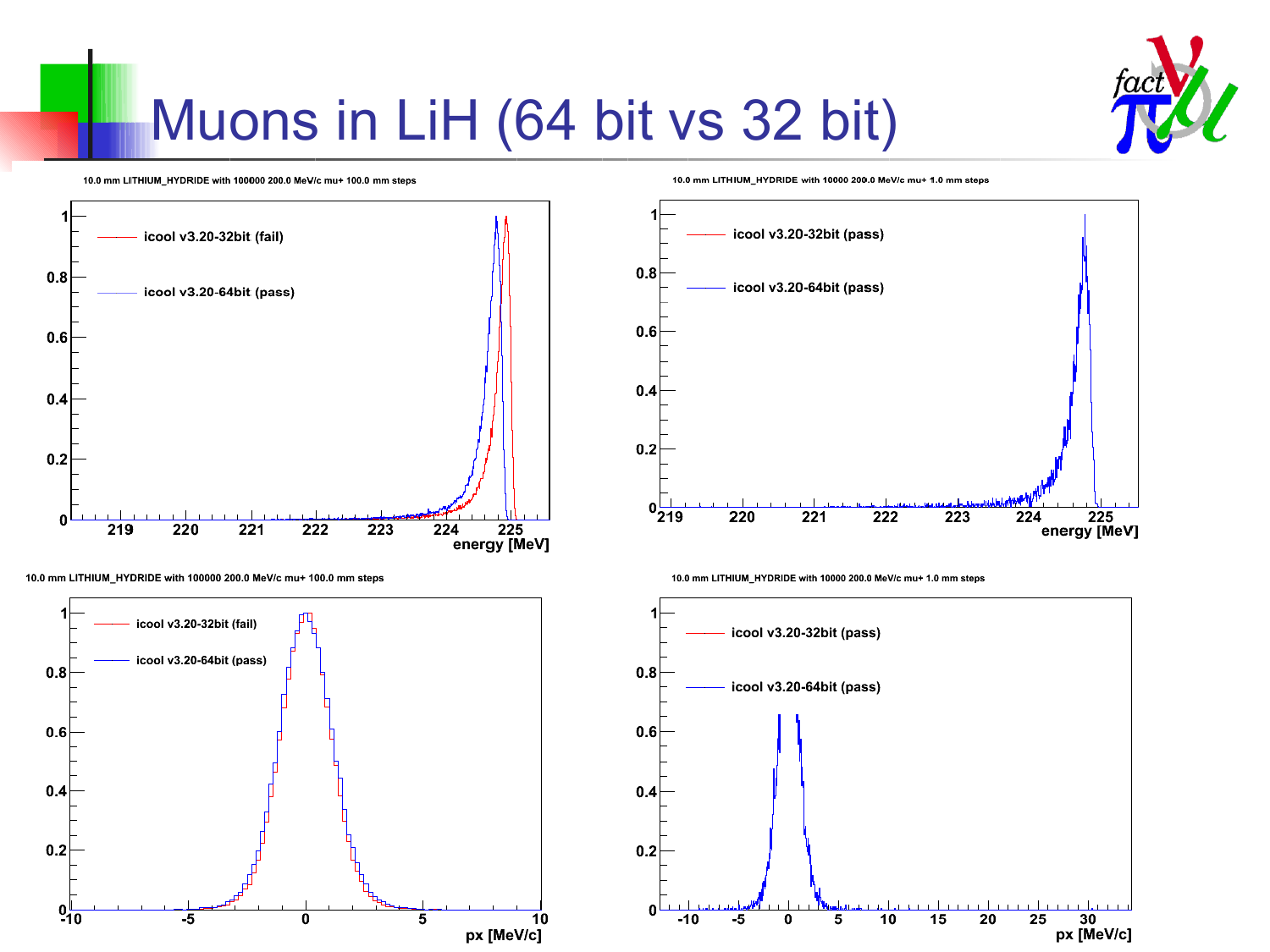

# Muons in LiH (incl. G4MICE)

#### 10.0 mm LITHIUM HYDRIDE with 100000 200.0 MeV/c mu+ 100.0 mm steps



10.0 mm LITHIUM\_HYDRIDE with 100000 200.0 MeV/c mu+ 100.0 mm steps



10.0 mm LITHIUM\_HYDRIDE with 10000 200.0 MeV/c mu+ 1.0 mm steps



10.0 mm LITHIUM\_HYDRIDE with 10000 200.0 MeV/c mu+ 1.0 mm steps